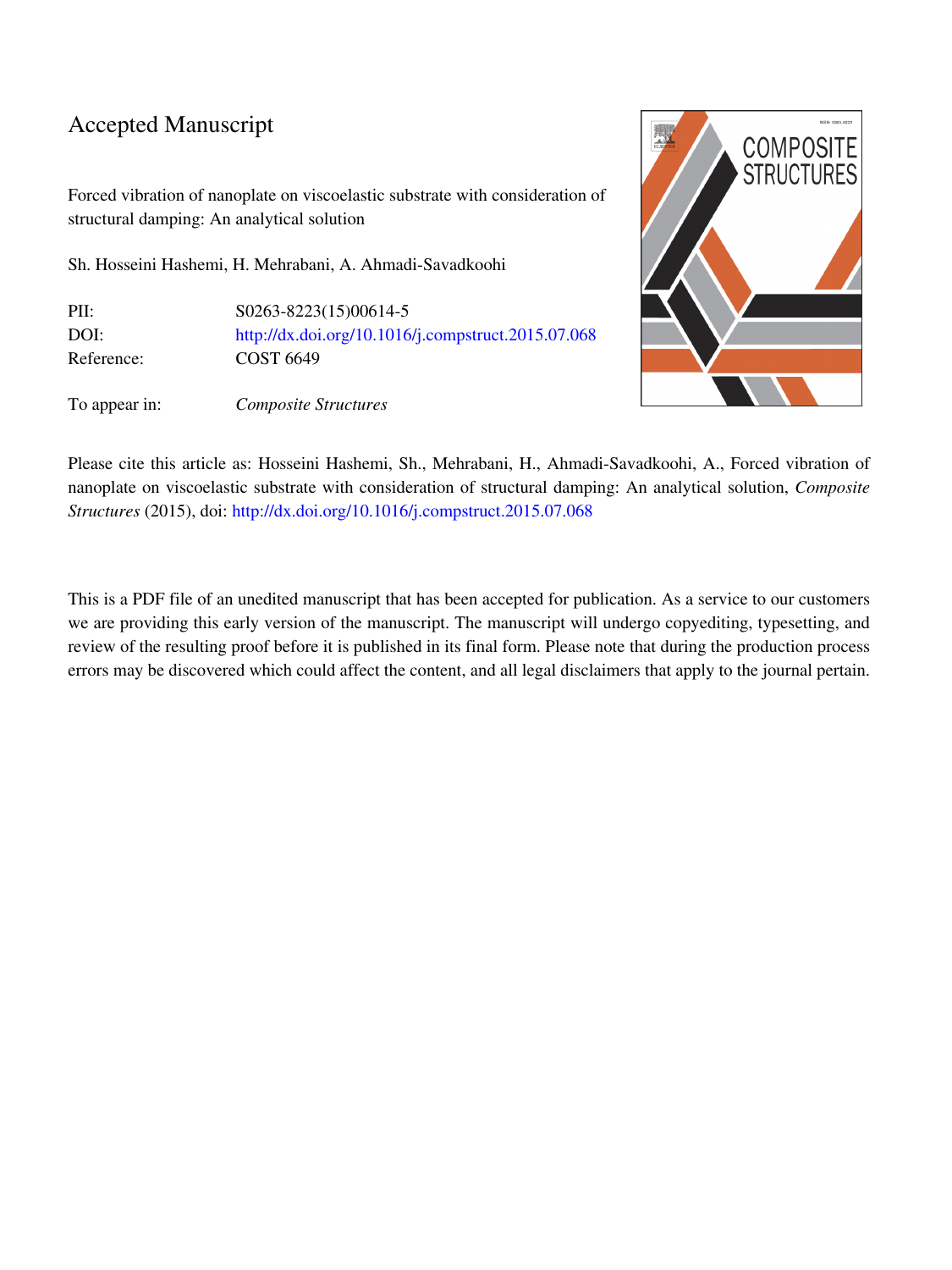# **CCEPTED MANUSCRIPT**

# **Forced vibration of nanoplate on viscoelastic substrate with consideration of structural damping: An analytical solution**

Sh. Hosseini Hashemi<sup>a, b</sup>, H. Mehrabani<sup>a</sup>, A. Ahmadi-Savadkoohi<sup>a\*</sup>

<sup>a</sup> School of Mechanical Engineering, Iran University of Science and Technology, Narmak, 16842-13114, Tehran, Iran

<sup>b</sup> Center of Excellence in Railway Transportation, Iran University of Science and Technology, 16842-13114 Narmak, Tehran, Iran

#### **Abstract**

Based on nonlocal theory, this article discusses forced vibration of visco-nanoplate resting on viscoelastic medium. Single layer viscoelastic graphene sheet (SLVGS) modeled as visco-nanoplate. This model is aimed at representing dynamic interactions in nanocomposite materials with dissipation effect. By considering the Kirchhoff plate theory and viscoelastic Kelvin Voigt model, the governing equation is derived using Hamilton's principle. The equation is solved analytically to obtain the response of VGS. The parametric study is thoroughly performed, concentrating on the series effects of nonlocal parameter, viscoelastic damping structure, aspect ratio, visco-Pasternak (VP) medium, mode number and Quality factor (Q). In this study, both dimensional and nondimensional calculations are investigated. The numerical results of this article show a perfect correspondence with those of the previous researches.

### **Keywords**

Forced vibration; Dynamic response; Nanoplate; Damping effects; Nonlocal theory; Analytical solution.

### **1. Introduction**

 $\overline{a}$ 

<sup>\*</sup> Corresponding author. Tel.: +98 2177 240 540; fax: +98 2177 240 488. E-mail addresses: a.ahmadi.sk@gmail.com (A. Ahmadi-Savadkoohi), habib.mehrabani@gmail.com(H. Mehrabani), shh@iust.ac.ir(Sh. Hosseini Hashemi)